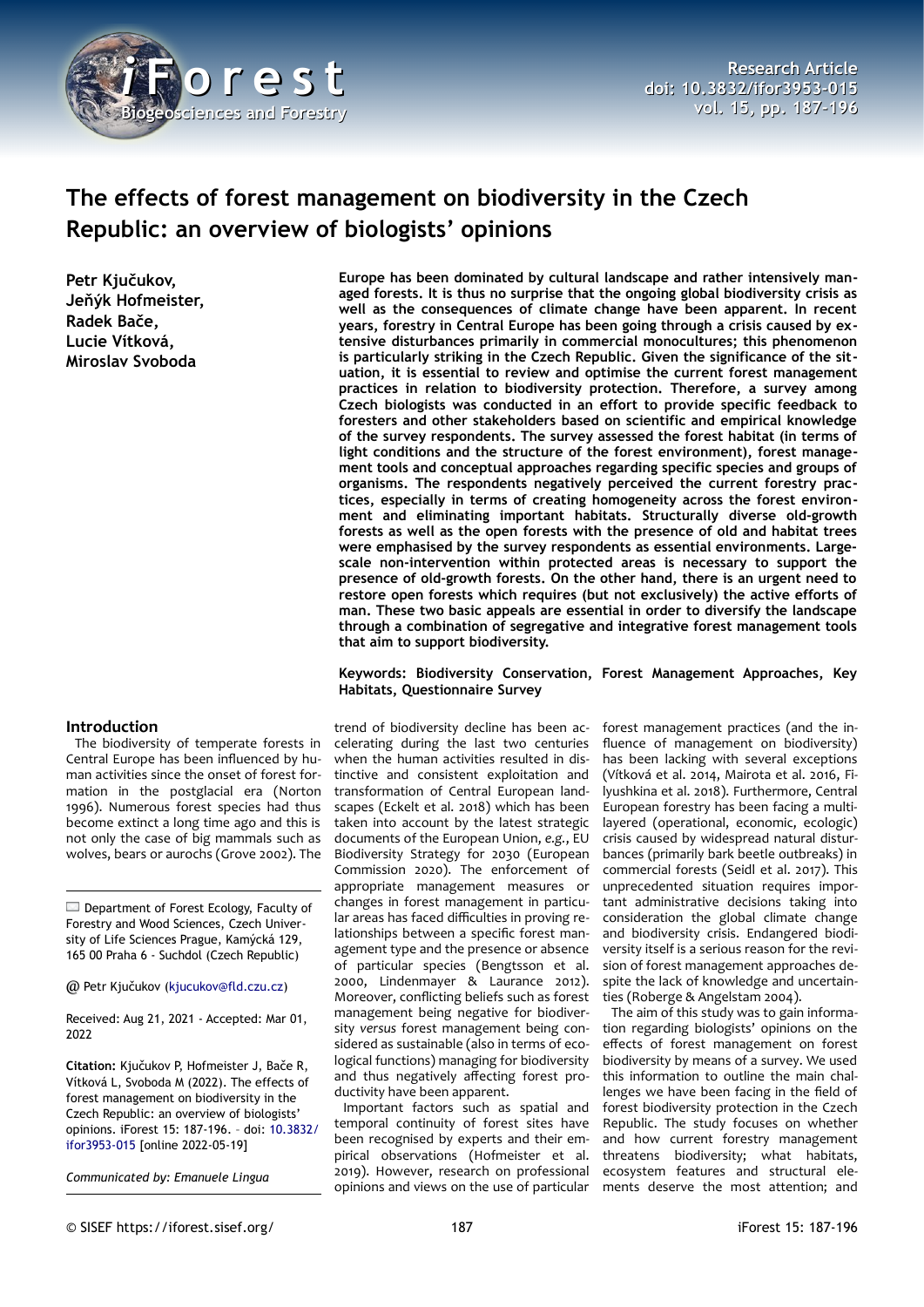what management forms and tools are currently most relevant to support biodiversity in the Czech Republic. Additionally, we aimed to suggest changes in the approach to forest management that would lead towards a substantial mitigation of biodiversity decline and help raise crucial questions supporting further research and discussion on this topic.

## **Materials and methods**

## *Administration system and sampling*

The survey was conducted in the Czech Republic where forests cover about 33 % of the land (*i.e.*, 2.6 million ha). Almost three quarters of the forests are of commercial use with the remaining part having nonproductive functions. Almost 54% of the forests are state-owned, 19% is owned by private persons, 17% by municipalities, 5% by church, 3% by private companies and 2% are of cooperative or other ownership. Almost 16% of the area of the Czech Republic is occupied by protected areas; 24% of the forests are located in protected landscape areas and less than 4% of forests are within the National Parks. Natural forests are reported to account for 1.1% of the forest area (Czech Ministry of Agriculture 2021). Approximately 60% of the current forest stands are mainly coniferous, 11% are formed mainly by deciduous species with the remaining 29% being mixed-species (Czech Ministry of Agriculture 2021). Although coniferous monocultures dominate the Czech forestry estate, the representation of deciduous stands has been slowly increasing over time, approximately by 6% between the years 2000 and 2020 (Czech Ministry of Agriculture 2021). Even-aged silvicultural systems especially the clearcutting and less so also the shelterwood system dominate the Czech forestry. In addition, a high level of salvage loggings whose volume exceeded the annual increment has taken place in the recent years.

In the survey we involved experts and professionals in biodiversity of forest ecosystems affiliated to scientific and specialised institutions focusing on ecology, biology and biodiversity protection. The expertise of the respondent in a specific field was required in order to complete the survey regarding the given biota. The survey was carried out between October 2016 and June 2017. A link to an online survey was created using the website [https://www.](https://www.survio.com/) [survio.com](https://www.survio.com/) and emailed to the following institutions in the Czech Republic: all university departments of natural sciences and forestry; the Czech Academy of Sciences; research institutes, professional and scientific societies; natural history museums; administration offices of all (4) Czech National Parks; and all (24) Czech protected landscape areas. The list of approached institutions is presented in the supplementary Tab. S1 (Supplementary material). The total of 64 institutions were approached and asked to forward the survey onto their

members of staff. The survey website was visited 610 times (the total number of people who received the survey invitation is however unknown). A document including the definitions of the key forestry terms accompanied the survey.

We asked each respondent to complete the survey questions bearing in mind individual species or a group of organisms. The respondents were asked to complete the survey again in the case they wish to include another species or a group of species.

Although nearly a quarter of the surveys (23%) were completed for a particular genus or species, the majority was functionally or taxonomically defined group of organisms; the list of evaluated species and groups is presented in Tab. S2 (Supplementary material). The received responses were consequently sorted according to the taxonomical groups as follows: invertebrates (35), vertebrates (21), higher plants (26), fungi (7) and lichens (5). This subsequent classification eliminates any ambiguity in the cases where the respondents answered to functional groups without a nomenclature specification. One response was filled in for nature in general and could not be included in the defined taxonomic group; nevertheless, it was included in the overall summary.

## *Questionnaire description*

The full detail of the survey is shown in the Appendix 1 (Supplementary material). First of all, the respondents were asked to evaluate whether they believe the forest management in the Czech Republic threatens, supports or remains neutral towards the species group or the taxon of their choice (question 2.3). Afterwards, they assessed the most significant, and in scientific literature widely discussed, attributes of forest management (question 2.4): the presence of non-native tree species composition, most commonly used forest management systems (*i.e.*, clear-cutting system, shelterwood system), the removal of biological legacies (*e.g.*, deadwood) and old-growth forests, the use of chemical treatments (*e.g.*, pesticides, herbicides, pheromones, fertilisation, etc.) and the heavy-duty machinery, the removal of naturally regenerated pioneer tree species, the homogeneity across forest ecosystem, high density within closed stands or abandonment of historical management approaches (*e.g.*, coppicing or forest grazing). These attributes were assessed on the range: positive, neutral, ambivalent, negative.

In the second part of the survey, the respondents were asked to rank various types of habitats and structural features (question 2.5) according to their light conditions, stand age, structural complexity, but also according to the degree of human influence (*i.e.*, its type and extent). The habitats were sorted according to the following categories during the data process-

ing and visualisation of the results: age, canopy, deadwood dimensions, deadwood environment, deadwood position, forest origin, forest patch, mixture degree, old tree environment, structure. The list of assessed habitats and features is shown in the Appendix 1 (Supplementary material). The habitat types were assessed on the following scale: key, usable, unexplored relation, unusable.

The respondents further evaluated the main management tools practised in both forestry and nature conservation (*e.g.*, regeneration methods, various forest stand types, various natural reserve types, retention methods, historical management types, etc.) on the following scale: key, suitable, ambivalent, unexplored relation, unsuitable, harmful. A short description of the assessed management tools is given in the Appendix 2 (Supplementary material). The respondents were also asked about their preferred protection concepts: minimal intervention *vs.* active management, segregation *vs.* integration (segregation is defined here as the protection of biodiversity in natural reserves whereas integration represents the application of biodiversity protection tools as a part of forest management).

The scale of answers used in the first two survey parts (*e.g.*, key, suitable, ambivalent, unexplored relation, unsuitable, harmful) was chosen according to the Likert scale. The respondents used the scale to assess the relationship between the assessed management tools or habitats and the long-term survival and protection of the given biota.

The respondents were asked to express whether the assessed groups or taxa can be considered as an umbrella species (or group of species) for another biota in the third part of the survey. This question was open-ended to allow the respondents to specify the relation. The respondents were also requested to provide additional comments or feedback at the end of the survey.

## *Data processing*

The respondents' answers to particular questions were sorted according to their frequency and proportion. The taxonomic groups (due to the variation in respondents' specialisation) were unevenly represented in the total set of received answers. Therefore, the aggregated proportion of the responses for the whole set was calculated as the mean of the percentages achieved for a given response within individual taxonomic groups. All taxonomic groups were evaluated with the same weight.

Box plots were used to visualise the questions results related to forest management aspects (question 2.4) and forest management tools (question 2.6). The questions yielding a categorical range of answers, *i.e.*, from positive to negative (question 2.4) and from key to harmful (question 2.6)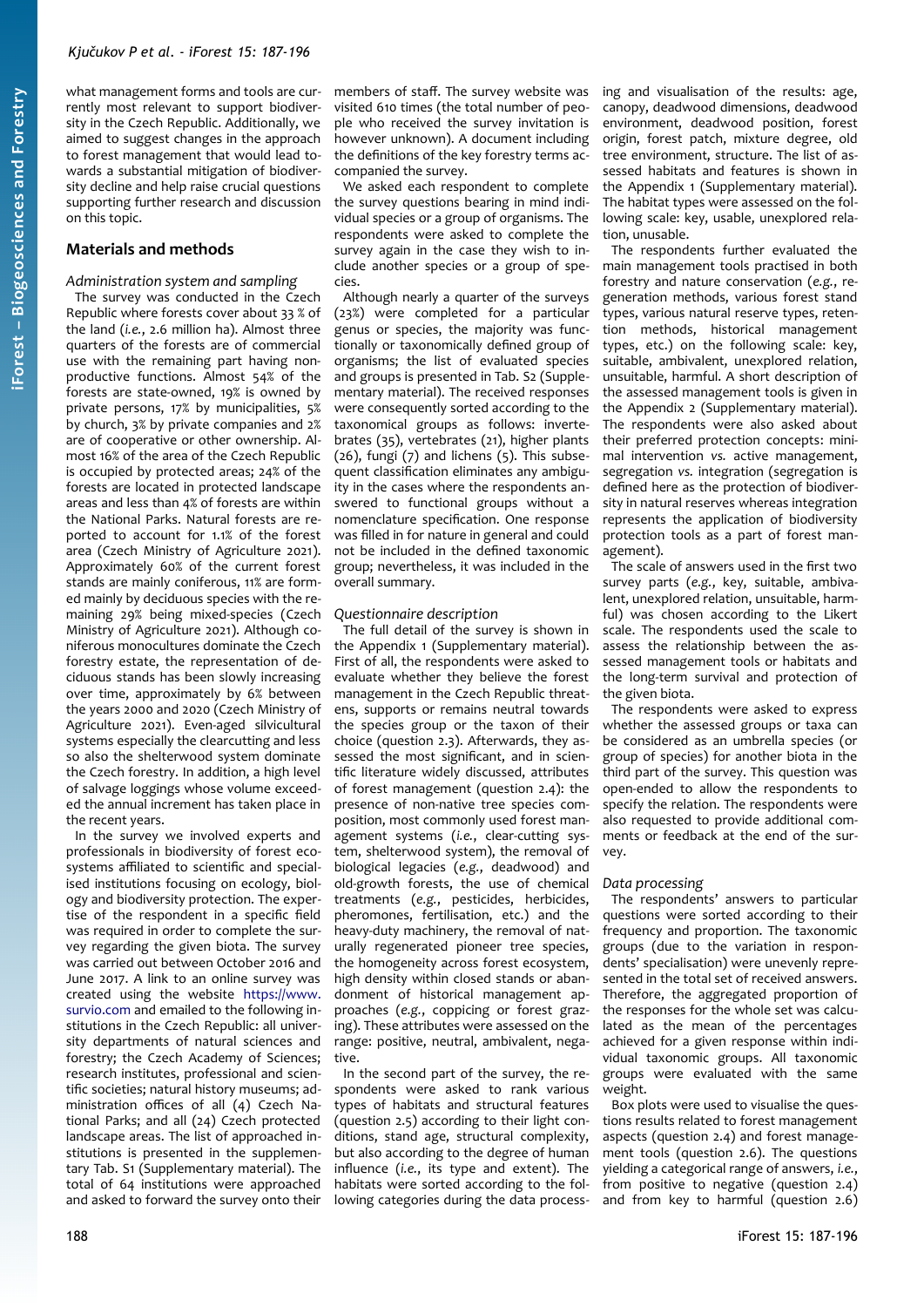were transformed into marks with the range 1-4 and 1-5, respectively. The response "unexplored relation" in question 2.6 was excluded from the analysis because of the uncertain character of the potential mark. The weighted average of the assigned marks for each taxonomic group was calculated individually for the evaluated factors. The sets of all mean marks were classified according to their affiliation to individual factors and according to the individual taxonomic groups.

The importance of individual qualitative characteristics of forest sites and management tools in relation to biodiversity was discussed in a continuous prose. The study focused on apparent trends based on numerical majority or rarity of the given responses.

Preliminary survey results were presented as a pilot study in Kjučukov & Svoboda (2017).

## **Results**

*Characteristics of the respondents*

The survey was completed by 83 respondents (specifically by 46 scientists, 12 natural history museum experts, 10 members of nature conservation administration and 15 nature conservation practitioners); 78 of them completed the survey once, three respondents completed it for two separate groups, one respondent completed it for three separate groups and one for eight separate species. Some respondents provided incomplete answers and their responses were therefore excluded from the analysis. Altogether, 95 completed surveys were analysed. The estimated survey response rate was 16% (the response rate was estimated from the number of visits to the survey website since the total number of people who received the survey invitation *via* their institution was unknown).

Ninety-four per cent of the respondents (*i.e.*, 78 respondents) had a university degree and 80% (*i.e.*, 66 respondents) of the respondents were men. We consider the group of respondents to be a representative sample of the Czech professionals and experts on endangered biota.

#### *The influences of forest management*

The biodiversity of evaluated species was reported to be endangered (in general) by the application of forest management practices in 84% of the completed surveys. However, one survey respondent (expert on birds) stated that forest management generally supports biodiversity. The respondents mentioned a neutral relationship between biodiversity and the application of forest management in 15% of the responses. The degree to which forest management endangered particular taxonomic groups varied with the highest being reported for lichens and invertebrates and the lowest for fungi [\(Fig. 1](#page-2-0)).

Overall, homogeneity across forest sites due to the use of forest management was most frequently stated as having a negative impact on individual species groups by the survey respondents. This trend was apparent in the overall summary (*i.e.*, 88%) but also in the case of individual species groups; *i.e.*, higher plants (81%), invertebrates (91%), vertebrates (95%) and lichens (100%). The elimination of old-growth forests and veteran trees was reported only as a negative factor influencing the species group of fungi (100%). The lack of light in managed stands (*i.e.*, the absence of open forest) resulting from the use of forest management was another factor stated as negatively influencing the species in question (66%). This concerned vertebrates (76%), invertebrates (77%), higher plants (77%) and lichens (100%). However, the lack of light was not evaluated as negative in the case of the group of fungi by any respondents.

The respondents considered the presence of non-native tree species composition as negative in three quarters of the responses. As for the practice of particular forest management system, clear-cutting in even-aged forest stands was most frequently ranked as having a negative influence on biodiversity of stated species in 79% responses but was reported as ambivalent in 15%. The use of chemical treatments and heavy-duty machinery was evaluated by the survey respondents as having a negative influence on the species groups (81%), which was similar as in the case of post-disturbance salvage logging and deadwood removal (82%); these factors were not assessed positively by any respondents.

The utilisation of shelterwood system was graded as the most positive factor since only 27% of the responses mentioned it as having a negative influence. In addition, the shelterwood system was pronounced as having the most positive and ambivalent influence in 20% and 19% of responses, respectively. Nonetheless, 80% of the responses showed shelterwood system as having a negative impact on the group of lichens. The exclusion of natural regeneration formed by pioneer species was considered as neutral in 42% of cases. The abandonment of historical forest management types was evaluated negatively (46%), especially concerning invertebrates (77%), although it was seen as rather neutral (29%) or ambivalent (43%) for fungi and completely neutral (100%) for lichens. The respondents' answers are shown in full in Fig. S1 (Supplemetary material).

Data processing using boxplots visualised (in an alternative way) the negative evaluation of most commonly used forest management aspects [\(Fig. 2\)](#page-3-0) with the homogeneity across the forest ecosystem being the most pronounced aspect. The factor "the elimination of historical management methods" and "the removal of naturally regenerated pioneer tree species" were both evaluated as ambivalent. The shelterwood system was the most widely accepted compared to the average mark. In terms of individual taxonomic groups (due to the specialisation of respondents) the evaluation was somewhat milder for higher plants and fungi in comparison to the average mark. On the contrary, the lichens were evalu-



<span id="page-2-0"></span>**Fig. 1** - The conglomerated visualisation of three evaluated general questions: (i) the rate of threat to biodiversity generated by forest management (scale: supported, neutral relation, threatened); (ii) the choice among conceptual biodiversity protection approaches (integrative tools, segregative tools, their combination); and (iii) the choice between managed and unmanaged forests maintaining biodiversity protection. The total numbers of responses vary among taxonomic groups. The group "all" shows the mean values of the proportions for the answers obtained within individual taxonomic groups.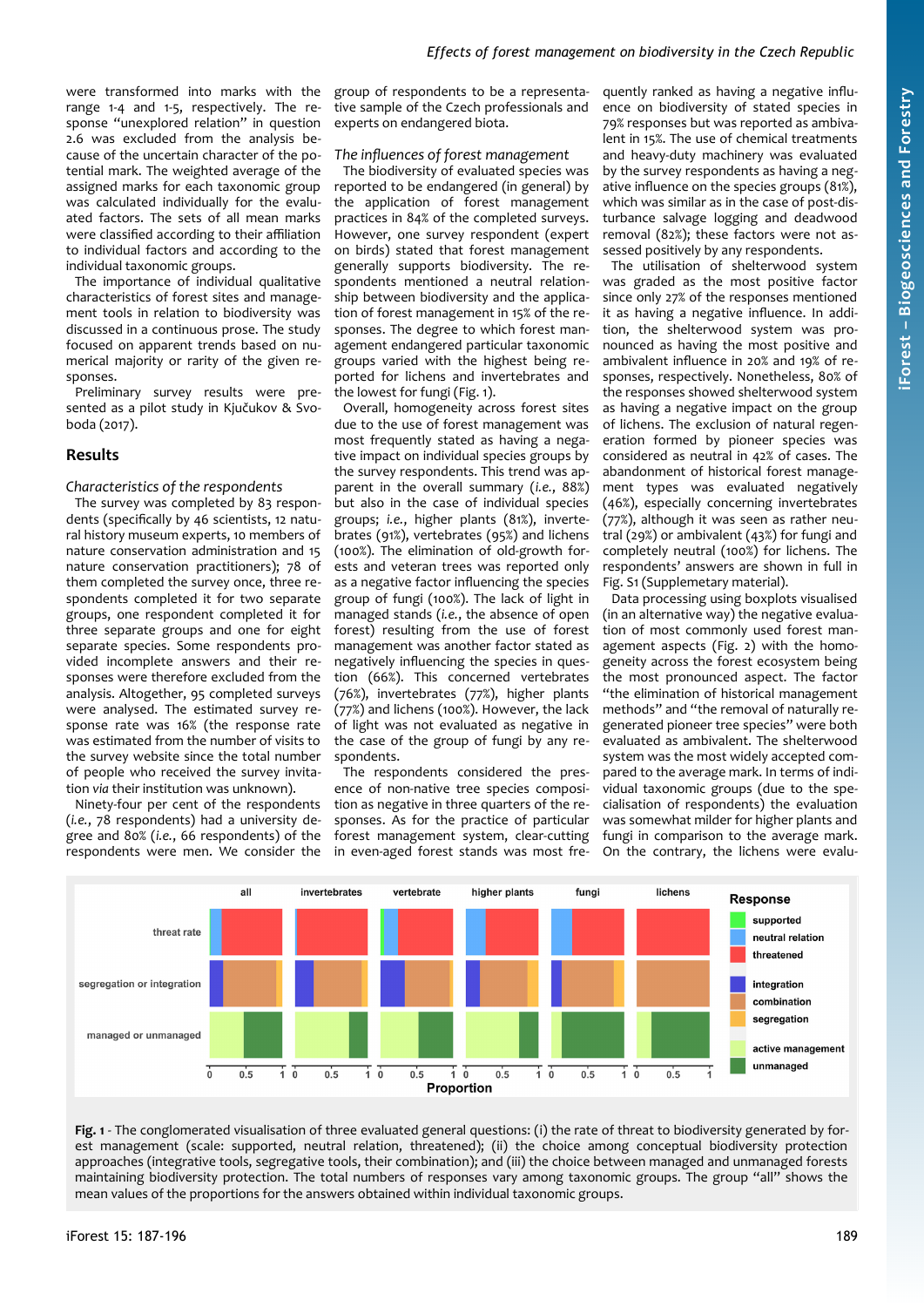

<span id="page-3-0"></span>**Fig. 2** - Boxplots showing the markings of forest management factors by the survey respondents. The marks (*y*-axis) are based on the following scale: 1 - positive, 2 - neutral, 3 - ambivalent and 4 - negative. The boxplots were created from the weighted averages of marks assigned to taxonomic groups and grouped according to their affiliation to individual factors. Factors (*x*-axis) are coded as follows: (a) non-native tree species composition; (b) clear-cutting in even-aged stands; (c) shelterwood system; (d) the removal of biological legacies following natural disturbance (salvage logging, deadwood removal, etc.); (e) the removal of old-growth forests and veteran trees; (f) chemical treatments and the use of heavy machinery; (g) the lack of light in closed forests; (h) the removal of naturally regenerated pioneer tree species; (i) homogeneity across forest ecosystem; (j) the elimination of historical management methods (coppicing, forest grazing etc.). The blue points represent the mean values and the red line shows the overall mean mark.

ated as the most negative (see Fig. S2 in Supplementary material).

## *Key habitats*

Old-growth forest was stated as the key habitat in almost three quarters of the responses (*i.e.*, 74 %). This was followed by the primary forests or spontaneously developed forests (72%), structurally rich forests (65%), open forest (63%) and large deadwood (also 63%). We highlight the importance of open forest since it is the only habitat which was not evaluated by any respondent as unusable for a particular species group. Frequencies of responses sorted according to specific criteria (age, canopy complexity, forest origin, species mixture, forest structure, forest size, deadwood presence and its properties) show particular contrasts between extreme positions of defined scales. In other words (with respect to the average proportions <span id="page-3-1"></span>of responses evaluating the habitats as key), the respondents preferred oldgrowth forests (74%) to young forests (6%), open forests (63%) to closed forests (5%), mixed-species stands (45%) to monocultures (2%), structurally rich forests (65%) to forests of simple structure (1%), large deadwood parts (63%) to small ones (17%) and sun-exposed old trees (48%) to shaded ones (39%) with the exception of fungi. Regarding the forest stand type, the forest of

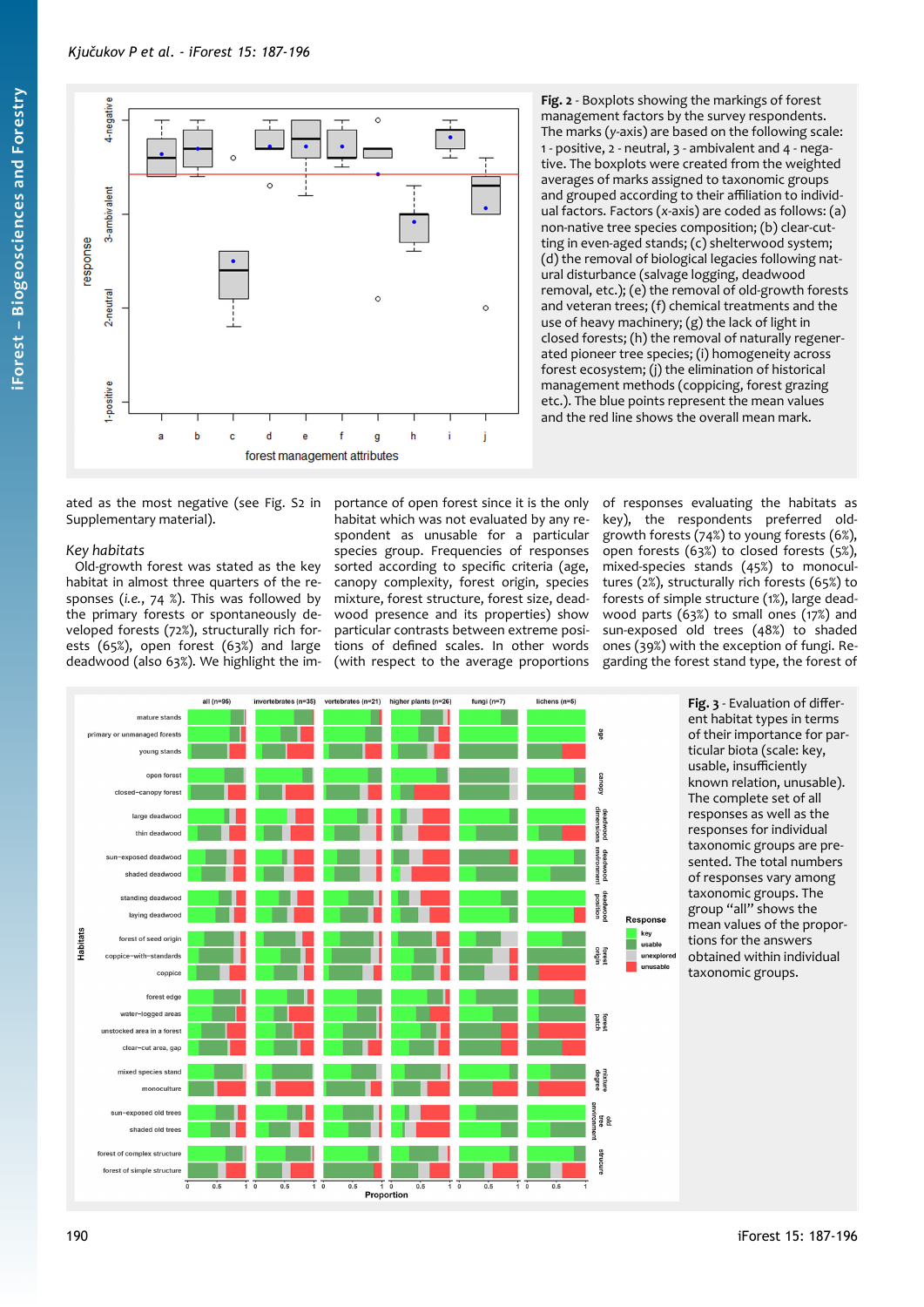# *Effects of forest management on biodiversity in the Czech Republic*



<span id="page-4-0"></span>**Fig. 4** - The evaluation of different types of management measures in terms of their influence on biota (scale: key, suitable, ambiva lent, insufficiently known relation, unsuitable, harmful). The complete set of all responses as well as the responses for individual taxonomic groups are presented. The total numbers of responses vary among taxonomic groups. The group "all" shows the mean values of the proportions for the answers obtained within individual taxonomic groups.

seed origin was preferred in 29% of the responses as the key habitat to the coppice with standards (19%) and to the coppice (15%). The importance of forests of seed origin was stressed by the respondents in 60% of lichens and 29% of fungi. In addition, the forest edge was also found to be an important biotope; *i.e.*, key in 44 % and usable in 46% of the responses. The clear-cut areas and gaps were ranked as the key habitats for biodiversity in 19% of all responses. The respondents' answers are shown in full in [Fig. 3](#page-3-1).

# *Key management tools*

Diverse forest stand structure and diversity in general were considered as the key factors in 56% of the responses. These were followed by the large unmanaged reserves (54%), the long-term retention of entire forest stands (52%) and the presence of near-natural tree species composition (51%). In the case of higher plants, the respondents observed an importance in reduction of stand density (evaluated as key in 54%). The clear-cutting system and the maintenance of the current tree species composition were seen as negative in 70% and 38%, respectively. In the case of biodiversity protection, clear-cutting system was not evaluated as key by any respondent and was marked as suitable only in five cases. Uneven-aged forest management and the use of selection systems were most frequently (66%) marked as suitable and as key in 9% of the responses. Although the influence of historical forest management types (*e.g.*, forest grazing and coppicing) was perceived as positive in 8% and 13%, respectively and as ambivalent in 24% and 16%, respectively, they were seen as unsuitable in 6% and 14 % of the re-

sponses, respectively. In addition, it is important to note that forest grazing and coppicing was considered as insufficiently known in 26% and 24 % of the responses, respectively. The respondents' answers are shown in full in [Fig. 4.](#page-4-0)

The clear-cutting system and the current tree species composition were shown to have been negatively evaluated (see Fig. S3 in Supplementary material). Coppicing and forest grazing were perceived as having a neutral effect. On the contrary, close to nature tree species composition, large non-intervention reserves, retaining micro-reserves and small-scale disturbances within the forests, long-term retention of entire forest stands, the efforts to achieve spatial diversity and connectivity of habitats were evaluated above the mean. The evaluation of individual taxonomic groups was balanced with a slightly higher urgency for changes in the management of lichens (see Fig. S4 in Supplementary material).

#### *General forest management approaches for biodiversity conservation*

Most of the responses (73%) showed the combination of segregation and integration approach to be the most important in terms of forest biodiversity protection. The importance of integration and segregation separately reached 19% and 9% of the responses, respectively. Minimal intervention (53%) was favoured (on average) over active forest management approaches (47%) considering the conceptual forest management approaches. The minimal intervention was strongly preferred for lichens and fungi in 80% and 86% of the responses, respectively [\(Fig. 1](#page-2-0)).

## *The umbrella species*

Three quarters of the responses found the assessed species or species groups to be umbrella species. The proportion varied among individual groups: higher plants (65%), fungi (71%), invertebrates (77%), lichens (80%) and vertebrates (81%).

# **Discussion**

## *The influences of forest management*

The survey results pointed out towards numerous detrimental effects of current management practices on forest biodiversity. Such survey has not been published for the Central European area, however, its focus is closest to the study conducted for northern European boreal forests by Filyushkina et al. (2018). The respondents consider forest management practices to be one of the major causes of rare species endangering. This finding contradicts the selfpresentation of European forestry as a sustainable and efficient management system based on a long tradition (Bengtsson et al. 2000, Freer-Smith et al. 2019). Although the relationship between forest management and biodiversity decline has been widely acknowledged by the scientific community (Grove 2002, Paillet et al. 2010), this perception has not been appropriately reflected in practice. This was consistent with the respondents' perspective in our study. If we highlight the most harmful aspect of the current forest management, the respondents agreed on the homogeneity of the forest habitats. Although the effort for sustainable forest management have been growing in the past few decades throughout Europe, even-aged, single-storey monocultures dominated by commercial and exotic conifers that are clear-felled at the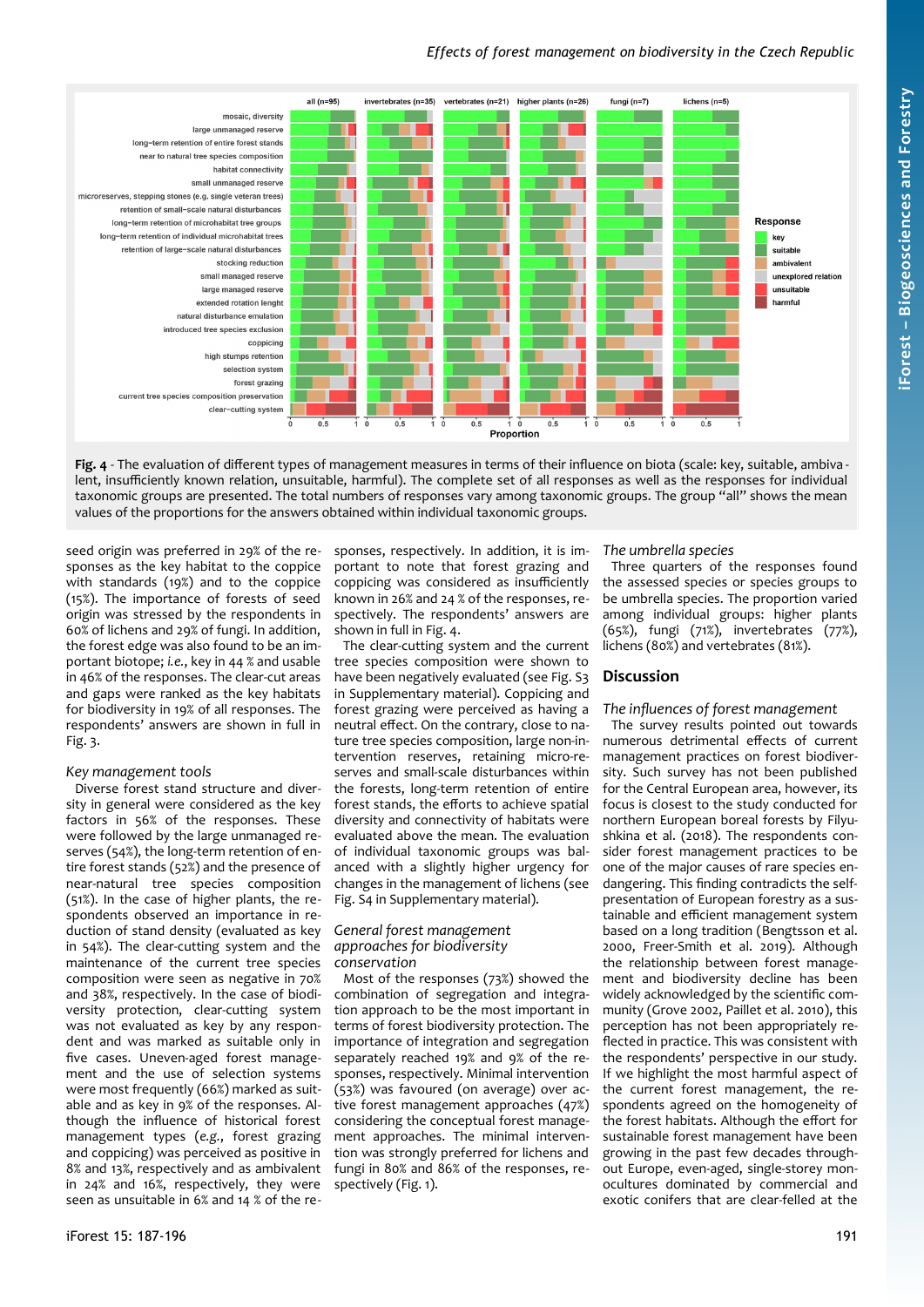end of the rotation have still been an important component of commercial forestry (Emmer et al. 1998, Paillet et al. 2010). Moreover, the management of such commercial forests is based on the use of intensive technologies, chemical treatments and heavy mechanisation that are considered as another negatively impacting factor (Worrell & Hampson 1997). The survey study focusing on boreal forests also found the negative impact of intensive forest management on biodiversity (Filyushkina et al. 2018). On the other hand, it is necessary to see the decline of forest biodiversity in the context of global biodiversity crisis resulting from socio-economic pressures towards not only forests but towards the entire landscapes and environment (Essl et al. 2015).

Forest management is mostly represented by logging that has a negative influence on biodiversity, which has been welldocumented, but often difficult to prove in a short-term perspective, especially in the case of less extensive management types such as the selection and shelterwood systems (Lindenmayer & Laurance 2012). Our respondents stated less extensive harvesting forms as not threatening to biodiversity to such an extent as the clear-cutting. Shelterwood system was also considered to be more negative than positive (on average) but the prevalence of negative evaluations over the positive ones was rather low. The positive evaluations of shelterwood system may follow theoretically-based expectation of supporting light condition variability rather than real conditions in these forest stands. It reveals possible weaknesses of the expert evaluation based on empirical experience without data representing the real forest stands. Consequently, underestimating the negative effects of forest management on biodiversity often relies on expert opinions instead of on data collected from a representative network of managed forest stands (Brockerhoff et al. 2008, Freer-Smith et al. 2019). It is also important to note that even continual application of low impact (*e.g.*, selection) felling can substantially change the vegetation structure and have negative effects on a range of forest organisms (Lindenmayer & Laurance 2012). With the exception of intensive plantation we do not have sufficiently robust data based on regularly managed forests covering different environmental gradients that would support the expert observations. In addition, there is a sufficient amount of evidence showing the negative effects of post-disturbance salvage logging on biodiversity with biological legacy destruction (especially deadwood removal – Grove 2002, Thorn et al. 2018). Therefore, the impact of forest management practices on biodiversity shall not be underestimated, both in intensive and low impact forms.

Although the pioneer species significantly contribute to forest biodiversity (Swanson et al. 2010), the exclusion of naturally regenerated pioneer species (the preparatory phase in forest development) was stated as having a negative and neutral influence in 43% and 42% of the responses, respectively. The reason for such an attitude is likely to be the fact that many rare or threatened species are relicts of primeval forests related to climax communities where the pioneer species regeneration is supposed to take place following logging. Another reason could be a rather frequently occurring spontaneous reforestation of non-forest areas within the landscape. However, the initial forest succession in open habitats has different implications for biodiversity as opposed to the secondary succession in forest stands with a continuous forest cover (Hofmeister et al. 2019). Sparse occurrence of the early successional stages that has lasted for decades in Europe (including nature protected areas focused on the over-mature forest remnants) may have also caused the underestimation of their importance in the scientific perception as a consequence of "shifting baseline syndrome" (Soga & Gaston 2018). This phenomenon describes and explains the limits of human experience that cannot exceed the length of human life. Consequently, a part of the species bound to early succession stages of forest vegetation can be seen as the species of forest edges (Imbeau et al. 2003). The biotope of forest edges was evaluated as important by the survey respondents for instance for the group of vertebrates.

## *The key habitats*

The survey results show the importance of two habitats, *i.e.*, the old-growth forest (including the primary and unmanaged forests) and the open canopy forest. The importance of old-growth forests is also evidenced by a similar survey study conducted for boreal forests (Filyushkina et al. 2018). The respondents preferred the open forests to those of closed canopy ones and the old-growth forests to the young ones from a biological point of view. The open forests were stressed mainly in relation to higher plants and invertebrates whereas the old-growth forests (unmanaged reserves) in relation to fungi and lichens. Since there is a lack of information about these habitats, we believe the respondents emphasised them due to their species richness, which is, however, endangered and has an uncertain future. The decline of open forests as well as that of old-growth forests has been well presented in literature (*e.g.*, open forests: Miklín & Čížek 2014, Šebek et al. 2015, and old-growth forests: Hofmeister et al. 2015, Seibold et al. 2015), which is similar for the loss of species bound to these precious disappearing environments (Bengtsson et al. 2000, Seibold et al. 2015). In relation to open forests, it has to be mentioned that the survey confirmed the importance of waterinfluenced sites, permanent forest-free areas as well as the importance of certain forms of glades and cleared areas.

As far as the old-growth forests are concerned, it is known that the areas of several or tens of hectares in Central Europe, which are common sizes of current forest reserves, are insufficient for an adequate functioning of their dynamics (Abrego et al. 2015). A lot of fungi, lichens or insect species use very specific substrates with a relatively short lifespan (Halme et al. 2013, Eckelt et al. 2018). The restoration of population after its decline is a problematic and a long-lasting process due to larger distances amongst individual sites. The lack of suitable environment can be seen as an issue in protected areas that do not exceed tens of hectares during the critical period that causes extinction of local populations bound to native tree species (Dvořák et al. 2017).

The negative impact of simply-structured commercial monocultures on biodiversity is apparent. Commercial monocultures (primarily in a sense of plantations) replacing more complex forests have to be distinguished from natural species-poor and other specific native ecosystems which was also noted by the survey respondents. In other words, native broadleaved stands (*e.g.*, dominated by *Fagus sylvatica* L.) should not be replaced by Norway spruce (*Picea abies* (L.) H. Karst) and Scots pine (*Pinus sylvestris* L.) monocultures. This finding is again in line with the results of a survey study based in northern European forests (Filyushkina et al. 2018).

The presence of key structures such as deadwood is essential for the forest biodiversity (Filyushkina et al. 2018, Vítková et al. 2018) and this was consistent with our respondents' answers; *i.e.*, they considered the large deadwood more important than the small deadwood, the sun-exposed deadwood than the shaded and the standing over the lying. These results support the assumption that although any deadwood is needed in the forest ecosystem, the large fragments are essential (Grove 2002). It is important to note that forest management approaches such as salvage logging or elimination of deadwood that are commonly used forest management practices were not evaluated as positive by any of the survey respondents.

The forest of seed origin was given priority over other stand types (*i.e.*, coppice with standards and coppice). Nevertheless, the loss of historical management methods (*e.g.*, coppicing) was considered as having a negative effect on biodiversity according to the survey respondents. Therefore, the restoration of historical forest management types in suitable locations within the landscape can be considered as an important tool for slowing down the biodiversity loss (Douda et al. 2016), which is confirmed by a survey study dealing with coppicing in Natura 2000 sites (Mairota et al. 2016). However, the presence of specific features such as microhabitat trees or high stumps when opening the forest canopy has to be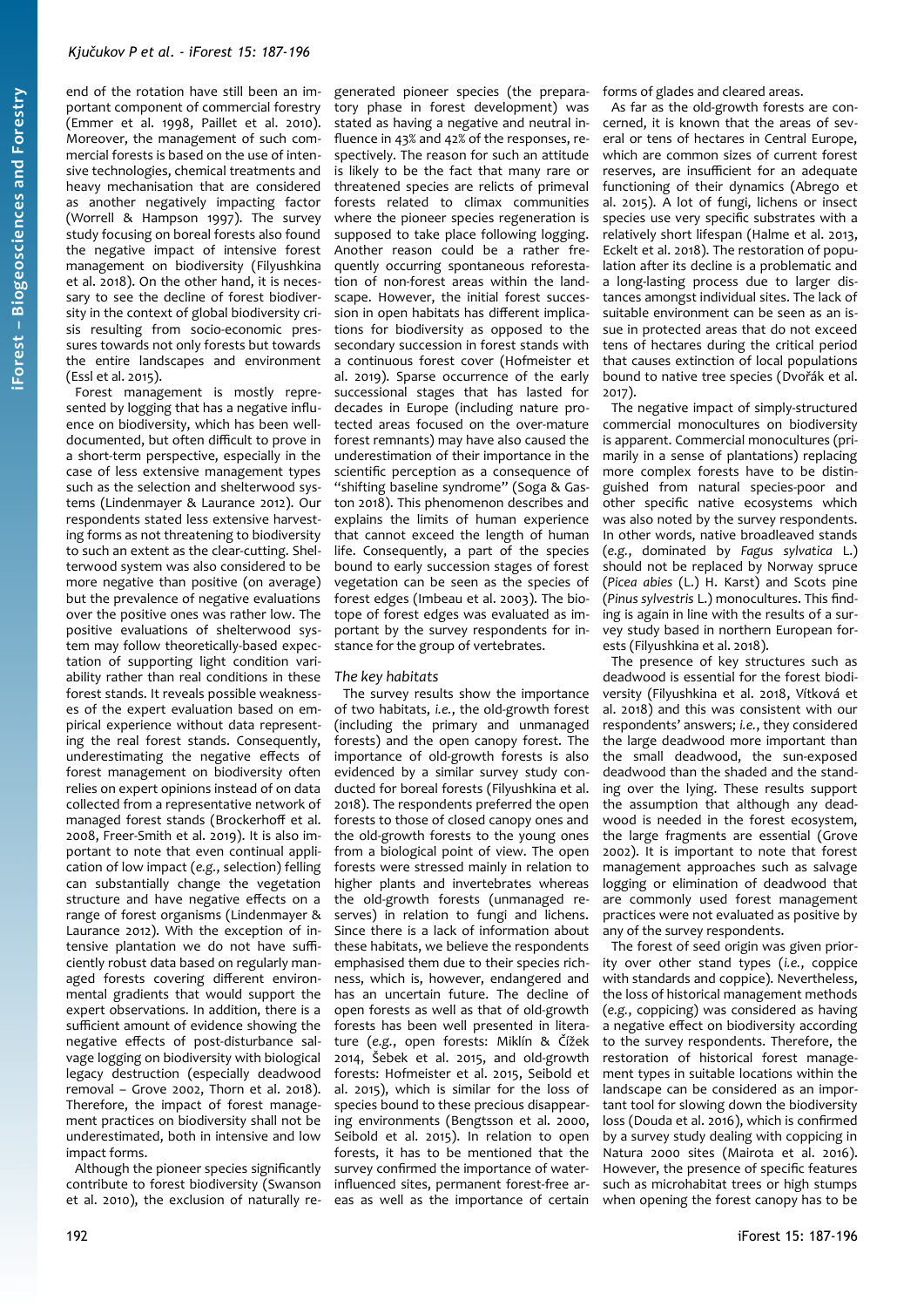## *Effects of forest management on biodiversity in the Czech Republic*

preserved. After all, the sun-exposed old trees were preferred by the survey respondents over the shaded mostly due to their importance for invertebrates.

#### *The key management tools*

The results indicated that it is important for biodiversity protection to achieve a rich mosaic of connected habitats within the landscape and to support the native tree species composition in the managed forests. The landscape mosaic, according to the survey respondents should contain elements of large unmanaged reserves where whole stands or their parts are retained in a long-term and where the application of active management also aims at restoration and preservation of the open forests, *e.g.*, by reducing the stand density especially in lowlands (Šebek et al. 2015).

Other management tools (forest grazing, coppicing, removing introduced tree species, high stumps creation, etc.) were evaluated as suitable. These tools were stated as being ambivalent, insufficiently researched, unsuitable or harmful. Such answers can be explained by the respondents' emphases on the need of mosaic and diversity all the way up to the landscape scale. That is why the active management tools should be combined. The application of a single management tool could lead to a large-scale forest homogenisation with an insufficient presence of necessary habitats. This also includes the selection system (Nagel et al. 2017) which was marked by the respondents as key only in eight responses although this forest management tool is considered the core of closeto-nature silviculture (Remeš 2018). At the same time, the use of selection system in uneven-aged stands was considered as suitable by the majority of the survey respondents; its advantages in comparison to the clear-cutting system in even-aged stands are apparent (Atlegrim & Sjöberg 2004). However, the survey results also show that the clear-cutting system also has its use in forest management. Logging the entire stand and removing the biomass is substantially different from the effects of natural disturbance and such differences should not be confused (Lindenmayer & Laurance 2012). On the other hand, smallscale clear-cut areas and gaps, especially with retention of biologically valuable structures can host precious biota (Šebek et al. 2015, Gustafsson et al. 2020). The clear-cut areas, moreover, sometimes serve as refugia for endangered biota of agricultural landscape (Ram et al. 2020).

The benefits and novelty of this study can be further recognised in the context of recent natural disturbances of commercial forests in Europe caused primarily by climatic effects, the spread of bark beetles and the effects of previous forest management (De Groot et al. 2019). An unprecedented number of managed forests in Central Europe has been subjected to largescale natural disturbances caused mainly

by bark beetle outbreaks, droughts and windstorms (Senf et al. 2020). Moreover, an increased occurrence and severity of these disturbances particularly in conifer forests has been predicted in relation to climatic changes (Seidl et al. 2017). Since snags and windthrown trees are usually cleared as a part of salvage logging and large clear-cut areas are formed, it is necessary to retain (on a landscape level) those snags that do not threaten health and safety since extensive salvage logging not only supports further disturbances but also causes additional damage to biodiversity (Thorn et al. 2020).

Natural disturbances are widely recognised as a key factor for forest biodiversity (Mikoláš et al. 2017). The biological legacies that remain in the ecosystem following the natural disturbance are very important not only for species survival but also for the consequent recovery of the ecosystem after the disturbance (Gustafsson et al. 2020). This biological legacy is formed mainly by the opening and exposing the habitat to light, by the presence of surviving trees, standing dead trees, snags and uprooted trees, lying deadwood as well as by the preserved natural regeneration and the presence of various successional stages. The intersection of the late and early succession stages is often considered a biodiversity hotspot (Hilmers et al. 2018) and occurs after the disturbance. Mimicking the effects of natural disturbances is based in ecological forestry (Palik et al. 2020) where the concept of forest management seeks to protect and support biodiversity in addition to production.

Such notion was supported by our study where the survey respondents positively evaluated the abandonment of salvage logging after both small- and large-scale natural disturbances. The post-disturbance presence of biological legacies in forest stands provides an opportunity (at least temporary) for the creation of an open forest and for natural regeneration; however, vast clear-cuts were created instead in numerous places.

#### *General forest management approaches for biodiversity conservation*

This study's results confirmed the necessity to combine segregative and integrative tools in order to protect species in the hotspots of their presence as well as within the landscape matrix (Kraus & Krumm 2013). Integrative and ecological forest management practices striving for complexity and structural diversity of the forests (Palik et al. 2020) shall be used outside strict natural reserves and commercial plantations (Lindenmayer & Laurance 2012).

These efforts may be concerning due to the loss of viable production. The need for research into the effects of various forest management approaches (including conservation practices) on ecology and the

economy stems from an expert survey conducted in Hungary (Mihók et al. 2015). Our study does not focus on the economic aspects; nevertheless, combining management adjustments supporting biodiversity with timber production function is feasible (Hanson et al. 2012). In addition, forest management approaches focusing on biodiversity are of high potential in terms of other ecosystem functions such as carbon sequestration and adaptation to climate change that are highly topical and of growing economic importance (D'Amato & Palik 2021).

Minimal intervention with nature protection in mind is commonly considered to be a basic (or the best) form of forest ecosystem management (Paillet et al. 2010, Thorn et al. 2018). The survey confirmed this for example in the case of *Trogossitidae* demanding large reserves in connection with natural disturbances. It is beyond doubt that some forests shall be left to spontaneous development as they form an indispensable environment for a range of endangered species such as fungi and lichens. However, this approach should not be the only one since other retention forms (*e.g.*, group retention of old broadleaved trees) can substantially support biodiversity of endangered species.

The fact that most respondents whose expertise is on invertebrates and higher plants preferred an active management can be explained by an urgent need of open forests recovery. The efforts to replace or restore the presence of large herbivores, wildfires or historical management types requires an active management approach, especially in lowlands. Forest management should consider the millennialasting human activities.

It has to be mentioned that some respondents found the general choice between minimal intervention and active management very difficult. For example, one respondent assessing saproxylic beetles of higher altitudes confirmed the minimal intervention preference but pointed out that forest grazing supports biodiversity in the Alps. The preferences for non-intervention and active management were, on average, very balanced. The question where and in which situation shall be the biodiversity supported by either minimal intervention or active management is considered as essential for further research and for the discussions regarding the effects of forest management practices on biodiversity.

#### *The umbrella species*

A substantial part of specific biota or even whole habitats can be effectively protected by focusing on umbrella species. Studies related to these species are often applied (Roberge & Angelstam 2004). The fact that the majority of surveyed species and species groups were assessed as socalled umbrella improved the survey scope. The survey findings are therefore more justified in terms of serving as a basis for deci-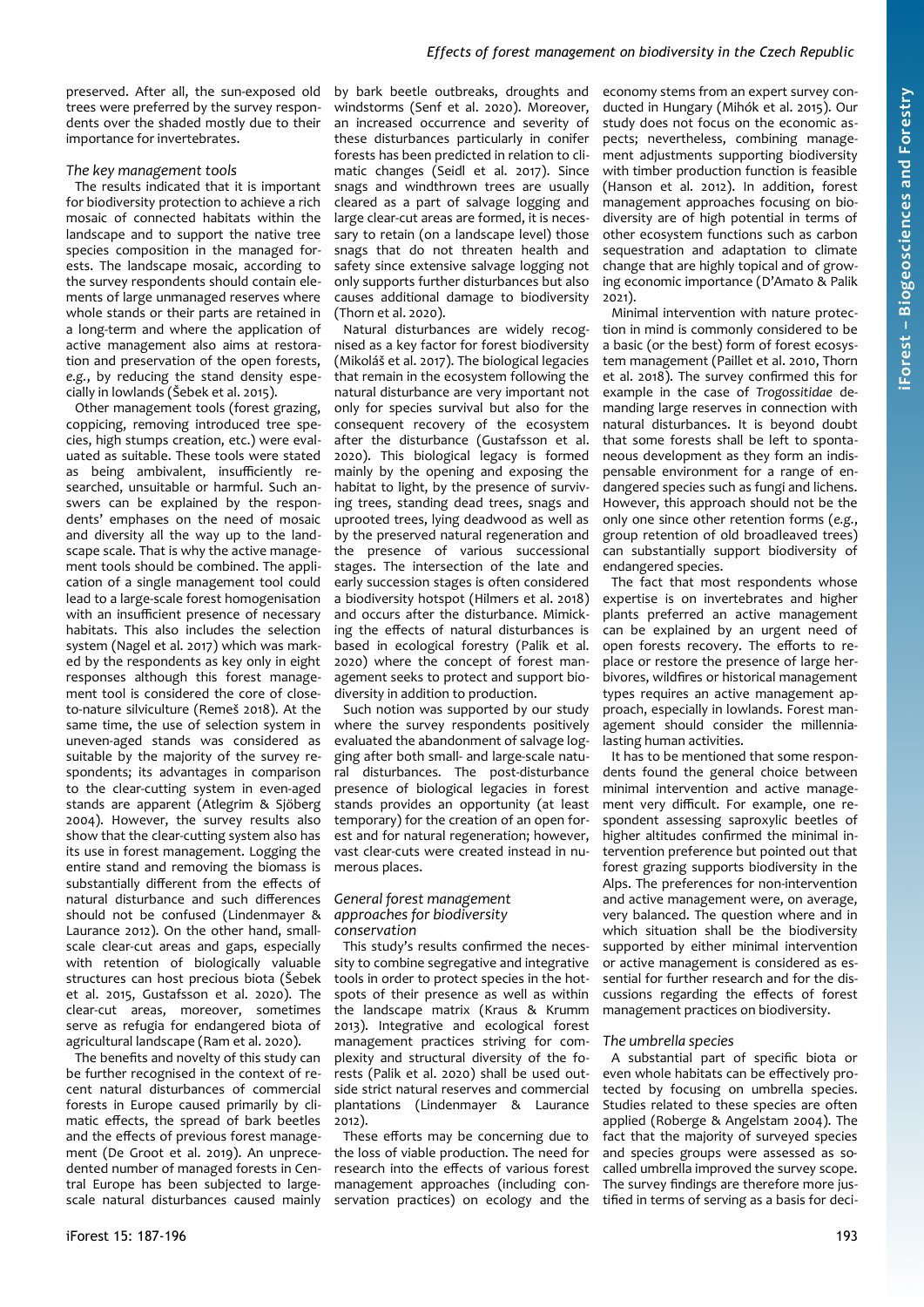sion-making. Respondents may have been somewhat biased in answering this question because of their specialisation. Nevertheless, a quarter of the respondents did not mark the species or group of species of their interest as umbrella species. On the contrary, respondent's specialisation allows for a better assessment of the given factor

## *Advantages and disadvantages of the method adopted*

The adverse impact of commercial forestry on biodiversity is rather difficult to be unambiguously researched mainly due to the delayed results in science. However, many of these influences can be suitably identified on the basis of personal experience of experts and professionals. The research focused on empirical knowledge of biologists supported both by their research findings and their overall view. Although such data are inherently subjective, they allow revealing potentially significant factors influencing biodiversity that have not been sufficiently focused on so far.

Survey-based studies appear to be a suitable tool to fill the gaps between research and practice (Mihók et al. 2015). Surveys among biodiversity experts and experts on forest and conservation management as well as on the importance of specific habitats and forest environment characteristics are lacking in Central Europe. The current study most resembles the study by Filyushkina et al. (2018) that evaluated the influence of different types of forest management on the biodiversity of boreal forests in northern Europe using the Delphi method. Evaluating expert opinions revealed similar results to ours since intensive forms of forest management were reported to threaten biodiversity, while species and structural diversity of forests, the presence of old-growth stands and deadwood habitats were important for biodiversity protection.

## *Study shortcomings*

Since the study is based on the knowledge on endangered species and groups of organisms, the respondents are primarily biologists or experts in biodiversity but not necessarily foresters. This may be limiting since the respondents may not be fully familiar with details of forest management practices and terminology. However, we tried to overcome such constraints by including the explanation of basic forestry terms in the survey. We believe that experts on forest biota are well able to assess the effects of the environment and management on the given biota even without detailed knowledge of forest management practices and terminology.

Another shortcoming of the study may be the subjective interpretation of some assessed categories such as "primary or unmanaged forest" or "mature stands". Potential differences, similarities, overlaps and contexts of the assessed categories could affect the respondents' understanding and answers. However, every effort was made to use self-explanatory terms that have long been established in the scientific and professional literature when creating the survey.

The restraints arising from a limited number of responses have to be taken into an account when assessing the results especially in relation to particular groups of organisms. On the other hand, all the responses related to the groups with the lowest frequencies (fungi and lichens) comprised of a wide range of these groups. Uneven response frequencies and respondents' freedom in filling in made the statistical comparison between individual groups impossible. Such study approach can, to a certain extent, help stakeholders deal with biodiversity crisis in Central European forests and make decisions that can translate into practice.

## **Conclusion and recommendation**

The conventional forest management practices used in many countries create conditions that lead to the risk of local extinction of a range of species. Therefore, it is necessary to revise current forestry approaches since the recent improvements have not been sufficient. This finding should be a starting point for dealing with forest biodiversity crisis. Complex forest structure and habitat connectivity were considered by the survey respondents as a key factor to support biodiversity in contrast to uniform commercial forest (mostly monocultures) of simple stand structure. Changes in tree species composition and logging forms are important. The structural diversity of European commercial forests is rather low, *e.g.*, the lack of microhabitat trees and large segments of deadwood. Moreover, whole environment types are endangered – the survey respondents emphasised the importance of old-growth and open forests. Achieving a rich mosaic of sites on a landscape scale requires a range of management tools where active management aiming at biodiversity protection along with the designation of unmanaged areas with a minimal human intervention is applied. In the case of an active management, it is necessary to apply both historical management types (*e.g.*, coppice with standards) but also specific forestry approaches, *e.g.*, ecological silviculture (Palik et al. 2020), which was confirmed by the survey results. The open forest restoration calls for an active forest management, especially in the lowlands. The presence of specific structural features (*e.g.*, sun-exposed microhabitat and veteran trees) in the open forests is essential. On the other hand, minimal intervention still remains the key conservation approach. The crucial survey finding is to balance the need of the active management with the minimal intervention, *i.e.*, the urgency for large unmanaged reserves. Both the approaches are important in the context of a landscape. In a

similar way, it is necessary to combine segregation and integration tools in order to protect the endangered species. The combination accommodates the much-needed diversity of forest environment, landscape mosaic, spatial interconnection and temporal continuity of individual habitats.

All the above-mentioned findings are applicable to the current Central European forestry crisis. The uniform commercial forests in Central Europe have been increasingly affected by severe natural disturbances which offer an opportunity for developing structurally more complex forests. Therefore, partial retention of certain biological legacies (*e.g.*, snags) following natural disturbances (including landscape scale forest management) is considered fundamental similarly as the spatial distribution of such elements. However, this represents a challenge for further research. In addition, large natural reserves are especially important in the perspective of minimal intervention approach. The combination of spatial and temporal arrangement of the above-mentioned management approaches is a crucial point for further research and decisions concerning landscape management that protects and enhances biodiversity.

## **Acknowledgements**

This research has been supported by funding from the Czech University of Life Sciences Prague (EVA 4.0 project: CZ.02.1. 01/0.0/0.0/16\_019/0000803).

## **References**

- Abrego N, Bässler C, Christensen M, Heilmann-Clausen J (2015). Implications of reserve size and forest connectivity for the conservation of wood-inhabiting fungi in Europe. Biological Conservation 191: 469-477. - doi: [10.1016/j.bioco](https://doi.org/10.1016/j.biocon.2015.07.005) [n.2015.07.005](https://doi.org/10.1016/j.biocon.2015.07.005)
- Atlegrim O, Sjöberg K (2004). Selective felling as a potential tool for maintaining biodiversity in managed forests. Biodiversity and Conservation 13: 1123-1133. - doi: [10.1023/B:BIOC.0000018](https://doi.org/10.1023/B:BIOC.0000018148.84640.fd) [148.84640.fd](https://doi.org/10.1023/B:BIOC.0000018148.84640.fd)
- Bengtsson J, Nilsson SG, Franc A, Menozzi P (2000). Biodiversity, disturbances, ecosystem function and management of european forests. Forest Ecology and Management 132: 39-50. doi: [10.1016/S0378-1127\(00\)00378-9](https://doi.org/10.1016/S0378-1127(00)00378-9)
- Brockerhoff EG, Jactel H, Parrotta JA, Quine CP, Sayer J (2008). Plantation forests and biodiversity: oxymoron or opportunity? Biodiversity and Conservation 17: 925-951. - doi: [10.1007/s10531-](https://doi.org/10.1007/s10531-008-9380-x) [008-9380-x](https://doi.org/10.1007/s10531-008-9380-x)
- Czech Ministry of Agriculture (2021). Report on forest management of the Czech Republic. Ministry of Agriculture of the Czech Republic, Prague, Czech Republic, pp. 128. [online] URL: [http://www.eagri.cz](http://www.eagri.cz/)
- D'Amato AW, Palik BJ (2021). Building on the last "new" thing: exploring the compatibility of ecological and adaptation silviculture. Canadian Journal of Forest Research 51 (2): 172-180. - doi: [10.1139/cjfr-2020-0306](https://doi.org/10.1139/cjfr-2020-0306)

De Groot M, Diaci J, Ogris N (2019). Forest management history is an important factor in bark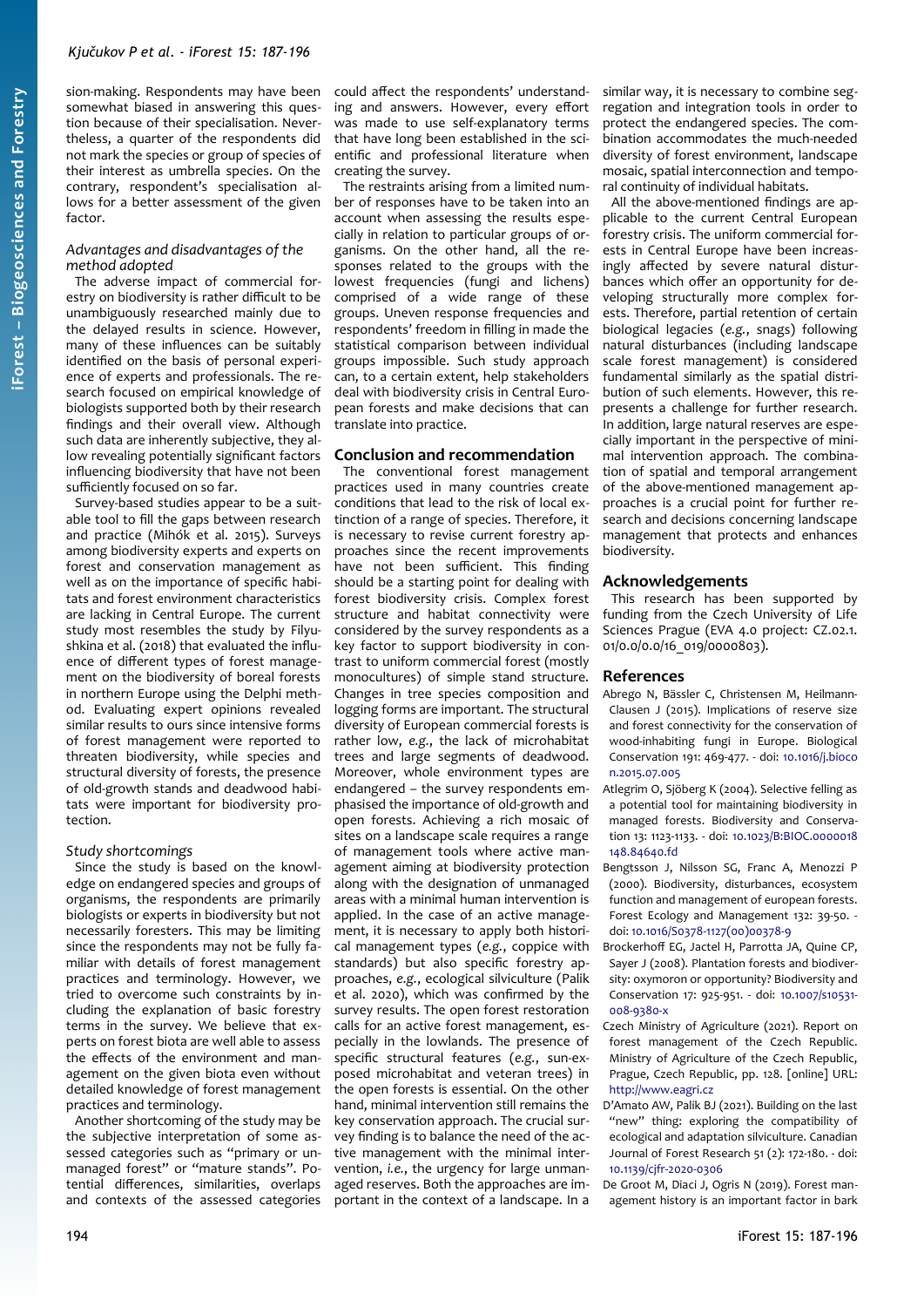beetle outbreaks: lessons for the future. Forest Ecology and Management 433: 467-474. - doi: [10.1016/j.foreco.2018.11.025](https://doi.org/10.1016/j.foreco.2018.11.025)

- Douda J, Boublík K, Doudová J, Kyncl M (2016). Traditional forest management practices stop forest succession and bring back rare plant species. Journal of Applied Ecology 54 (3): 761- 771. - doi: [10.1111/1365-2664.12801](https://doi.org/10.1111/1365-2664.12801)
- Dvořák D, Vašutová M, Hofmeister J, Beran M, Hošek J, Běťák J, Burel J, Deckerová H (2017). Macrofungal diversity patterns in central European forests affirm the key importance of oldgrowth forests. Fungal Ecology 27: 145-154. doi: [10.1016/j.funeco.2016.12.003](https://doi.org/10.1016/j.funeco.2016.12.003)
- Eckelt A, Müller J, Bense U, Brustel H, Buler H, Chittaro Y, Čížek L, Frei A, Holzer E, Kadej M, Kahlen M, Köhler F, Möller G, Mühle H, Sanchez A, Schaffrath U, Schmidl J, Smolis A, Szallies A, Németh T, Wurst C, Thorn S, Christensen RHB, Seibold S (2018). Primeval forest relict beetles of Central Europe: a set of 168 umbrella species for the protection of primeval forest remnants. Journal of Insect Conservation 22: 15-28. - doi: [10.1007/s10841-017-0028-6](https://doi.org/10.1007/s10841-017-0028-6)
- Emmer IM, Fanta J, Kobus AT, Kooijman A, Sevink J (1998). Reversing borealization as a means to restore biodiversity in Central-European mountain forests - An example from the Krkonoše Mountains, Czech Republic. Biodiversity and Conservation 7 (2): 229-247. - doi: [10.10](https://doi.org/10.1023/A:1008840603549) [23/A:1008840603549](https://doi.org/10.1023/A:1008840603549)
- Essl F, Dullinger S, Rabitsch W, Hulme PE, Pyšek P, Wilson JRU, Richardson DM (2015). Delayed biodiversity change: no time to waste. Trends in Ecology and Evolution 30: 375-378. - doi: [10.1016/j.tree.2015.05.002](https://doi.org/10.1016/j.tree.2015.05.002)
- European Commission (2020). EU Biodiversity strategy for 2030. Web site. [online] URL: [http://ec.europa.eu/environment/strategy/biodi](http://ec.europa.eu/environment/strategy/biodiversity-strategy-2030_en) [versity-strategy-2030\\_en](http://ec.europa.eu/environment/strategy/biodiversity-strategy-2030_en)
- Filyushkina A, Strange N, Löf M, Ezebilo EE, Boman M (2018). Applying the Delphi method to assess impacts of forest management on biodiversity and habitat preservation. Forest Ecology and Management 409: 179-189. - doi: [10.101](https://doi.org/10.1016/j.foreco.2017.10.022) [6/j.foreco.2017.10.022](https://doi.org/10.1016/j.foreco.2017.10.022)
- Freer-Smith P, Muys B, Bozzano M, Drössler L, Farrelly N, Jactel H, Korhonen J, Minotta G, Nijnik M, Orazio C (2019). Plantation forests in Europe: challenges and opportunities. From Science to Policy 9, European Forest Institute, Joensuu, Finland, pp. 52. - doi: [10.36333/fs09](https://doi.org/10.36333/fs09)
- Grove SJ (2002). Saproxylic insect ecology and the sustainable management of forests. Annual Reviews of Ecology and Systematics 33: 1-23. doi: [10.1146/annurev.ecolsys.33.010802.150507](https://doi.org/10.1146/annurev.ecolsys.33.010802.150507)
- Gustafsson L, Bauhaus J, Asbeck T, Augustynczik ALD, Basile M, Frey J, Gutzat F, Hanewinkel M, Helbach J, Jonker M, Knuff A, Messier Ch Penner J, Pyttel P, Reif A, Storch F, Winiger N, Winkel G, Yousefpour R, Storch I (2020). Retention as an integrated biodiversity conservation approach for continuous-cover forestry in Europe. Ambio 49: 85-97. - doi: [10.1007/s13280-](https://doi.org/10.1007/s13280-019-01190-1) [019-01190-1](https://doi.org/10.1007/s13280-019-01190-1)
- Halme P, Allen KA, Auninš A, Bradshaw RHW, Brümelis G, Čada V, Clear JL, Eriksson AM, Hannon G, Hyvärinen E, Ikauniece S, Iršenaite R, Jonsson BG, Junninen K, Kareksela S, Komonen A, Kotiaho JS, Kouki J, Kuuluvainen T, Mazziotta A, Mönkkönen M, Nyholm K, Oldén A, Shoro-

hova E, Strange N, Toivanen T, Vanha-Majamaa I, Wallenius T, Ylisirniö AL, Zin E (2013). Challenges of ecological restoration: lessons from forests in northern Europe. Biological Conservation 167: 248-256. - doi: [10.1016/j.biocon.2013.](https://doi.org/10.1016/j.biocon.2013.08.029) [08.029](https://doi.org/10.1016/j.biocon.2013.08.029)

- Hanson JJ, Lorimer CG, Halpin CR, Palik BJ (2012). Ecological forestry in an uneven-aged, late-successional forest: simulated effects of contrasting treatments on structure and yield. Forest Ecology and Management 270: 94-107. doi: [10.1016/j.foreco.2012.01.017](https://doi.org/10.1016/j.foreco.2012.01.017)
- Hilmers T, Friess N, Bässler C, Heurich M, Brandl R, Pretzsch H, Seidl R, Müller J (2018). Biodiversity along temperate forest succession. Journal of Applied Ecology 55: 2756-2766. - doi: [10.1111/1](https://doi.org/10.1111/1365-2664.13238) [365-2664.13238](https://doi.org/10.1111/1365-2664.13238)
- Hofmeister J, Hošek J, Brabec M, Dvorák D, Beran M, Deckerová H, Burel J, Krí M, Borovička J, Belák J, Vašutová M, Malíček J, Palice Z, Syrovátková L, Steinová J, Černajová I, Holá E, Novozámská E, Čížek L, Iarema V, Baltaziuk K, Svoboda T (2015). Value of old forest attributes related to cryptogam species richness in temperate forests: a quantitative assessment. Ecological Indicators 57 (4): 497-504. - doi: [10.1016/j.](https://doi.org/10.1016/j.ecolind.2015.05.015) [ecolind.2015.05.015](https://doi.org/10.1016/j.ecolind.2015.05.015)
- Hofmeister J, Hošek J, Brabec M, Hermy M, Dvorák D, Fellner R, Malíček J, Palice Z, Tenčík A, Holá E, Novozámská E, Kuras T, Trnka F, Zedek M, Kašák J, Gabriš R, Sedláček O, Tajovsky K, Kadlec T (2019). Shared affinity of various forest-dwelling taxa point to the continuity of temperate forests. Ecological Indicators 101: 904-912. - doi: [10.1016/j.ecolind.2019.01.018](https://doi.org/10.1016/j.ecolind.2019.01.018)
- Imbeau L, Drapeau P, Mönkkönen M (2003). Are forest birds categorised as "edge species" strictly associated with edges? Ecography 26 (4): 514-520. - doi: [10.1034/j.1600-0587.2003.035](https://doi.org/10.1034/j.1600-0587.2003.03509.x)  $09.x$
- Kjučukov P, Svoboda M (2017). Biodiversity protection and forest management in the Czech Republic. In: Abstract collection of the conference "Kostelec Inspiration (9)". Kostelec nad Černými lesy (Czech Republic) 23-24 Nov 2017. Faculty of Environmental Sciences, Czech University of Life Sciences Prague, Prague, pp. 29. Kraus D, Krumm F (2013). Integrative ap-
- proaches as an opportunity for the conservation of forest biodiversity. European Forest Institute, Joensuu, Finland, pp. 285.
- Lindenmayer DB, Laurance WF (2012). A history of hubris - Cautionary lessons in ecologically sustainable forest management. Biological Conservation 151: 11-16. - doi: [10.1016/j.biocon.20](https://doi.org/10.1016/j.biocon.2011.10.032) [11.10.032](https://doi.org/10.1016/j.biocon.2011.10.032)
- Mairota P, Buckley P, Suchomel C, Heinsoo K, Verheyen K, Hédl R, Terzuolo PG, Sindaco R, Carpanelli A (2016). Integrating conservation objectives into forest management: coppice management and forest habitats in Natura 2000 sites. iForest 9: 560-568. - doi: [10.3832/ifor](https://doi.org/10.3832/ifor1867-009) [1867-009](https://doi.org/10.3832/ifor1867-009)
- Mihók B, Kovács E, Balázs B, Pataki G, Ambrus A, Bartha D, Czirák Z, Csányi S, Csépányi P, Csöszi M, Dudás G, Egri C, Erös T, Göri S, Halmos G, Kopek A, Margóczi K, Miklay G, Milon L, Podmaniczky L (2015). Bridging the research-practice gap: conservation research priorities in a Central and Eastern European country. Journal of Nature Conservation 28: 133-148. - doi: [10.101](https://doi.org/10.1016/j.jnc.2015.09.010)

#### [6/j.jnc.2015.09.010](https://doi.org/10.1016/j.jnc.2015.09.010)

- Miklín J, Čížek L (2014). Erasing a European biodiversity hot-spot: open woodlands, veteran trees and mature forests succumb to forestry intensification, succession, and logging in a UN-ESCO Biosphere Reserve. Journal for Nature Conservation 22 (1): 35-41. - doi: [10.1016/j.jnc.20](https://doi.org/10.1016/j.jnc.2013.08.002) [13.08.002](https://doi.org/10.1016/j.jnc.2013.08.002)
- Mikoláš M, Svitok M, Bollmann K, Reif J, Bače R, Janda P, Trotsiuk V, Cada V, Vítková L, Teodosiu M, Coppes J, Schurman JS, Morrissey RC, Mrhalová H, Svoboda M (2017). Mixed-severity natural disturbances promote the occurrence of an endangered umbrella species in primary forests. Forest Ecology and Management 405: 210-218. - doi: [10.1016/j.foreco.2017.09.006](https://doi.org/10.1016/j.foreco.2017.09.006)
- Nagel TA, Firm D, Pisek R, Mihelic T, Hladnik D, De Groot M, Rozenbergar D (2017). Evaluating the influence of integrative forest management on old-growth habitat structures in a temperate forest region. Biological Conservation 216: 101-107. - doi: [10.1016/j.biocon.2017.10.008](https://doi.org/10.1016/j.biocon.2017.10.008)
- Norton TW (1996). Conservation of biological diversity in temperate and boreal forest ecosystems. Forest Ecology and Management 85: 1-7. doi: [10.1016/S0378-1127\(96\)03745-0](https://doi.org/10.1016/S0378-1127(96)03745-0)
- Paillet Y, Berges L, Hjalten J, Odor P, Avon C, Bernhardt-Roemermann M, Bijlsma Rienk-Jan De Bruyn L, Fuhr M, Grandin U, Kanka R, Lundin L, Luque S, Magura T, Matesanz S, Mészáros I, Sebastia MT, Schmidt W, Standovár T, Tóthmérész B, Uotila A, Valladares F, Vellak K, Virtanen R (2010). Biodiversity differences between managed and unmanaged forests: meta-analysis of species richness in Europe. Conservation Biology 24 (1): 101-112. - doi: [10.1111/j.1523-1739.20](https://doi.org/10.1111/j.1523-1739.2009.01399.x) [09.01399.x](https://doi.org/10.1111/j.1523-1739.2009.01399.x)
- Palik BJ, D'Amato AW, Franklin JF, Johnson KN (2020). Ecological silviculture: foundations and applications. Waveland Press, Long Grove, IL, USA, pp. 343. [online] URL: [http://books.goog](http://books.google.com/books?id=4UfhDwAAQBAJ) [le.com/books?id=4UfhDwAAQBAJ](http://books.google.com/books?id=4UfhDwAAQBAJ)
- Ram D, Lindstrom A, Pettersson LB, Lars B, Caplat P (2020). Forest clear-cuts as habitat for farmland birds and butterflies. Forest Ecology and Management 473 (1-3): 119-133. - doi: [10.101](https://doi.org/10.1016/j.foreco.2020.118239) [6/j.foreco.2020.118239](https://doi.org/10.1016/j.foreco.2020.118239)
- Remeš J (2018). Development and present state of close-to-nature silviculture. Journal of Landscape Ecology 11 (3): 17-32. - doi: [10.2478/jlecol-](https://doi.org/10.2478/jlecol-2018-0010)[2018-0010](https://doi.org/10.2478/jlecol-2018-0010)
- Roberge JM, Angelstam P (2004). Usefulness of the umbrella species concept as a conservation tool. Conservation Biology 18 (1): 76-85. - doi: [10.1111/j.1523-1739.2004.00450.x](https://doi.org/10.1111/j.1523-1739.2004.00450.x)
- Šebek P, Bače R, Bartoš M, Beneš J, Chlumská Z, Doležal J, Dvorský M, Kovář J, Machač O, Mikátová B, Perlík M, Plátek M, Poláková S, Škorpík M, Stejskal R, Svoboda M, Trnka F, Vlašín M, Zapletal M, Čížek L (2015). Does a minimal intervention approach threaten the biodiversity of protected areas? A multi-taxa short-term response to intervention in temperate oak-dominated forests. Forest Ecology and Management 358: 80-89. - doi: [10.1016/j.foreco.2015.09.008](https://doi.org/10.1016/j.foreco.2015.09.008)
- Seibold S, Brandl R, Buse J, Hothorn T, Schmidl J, Thorn S, Müller J (2015). Association of extinction risk of saproxylic beetles with ecological degradation of forests in Europe. Conservation Biology 29 (2): 382-390. - doi: [10.1111/cobi.12427](https://doi.org/10.1111/cobi.12427) Seidl R, Thom D, Kautz M, Martin-Benito D, Pel-